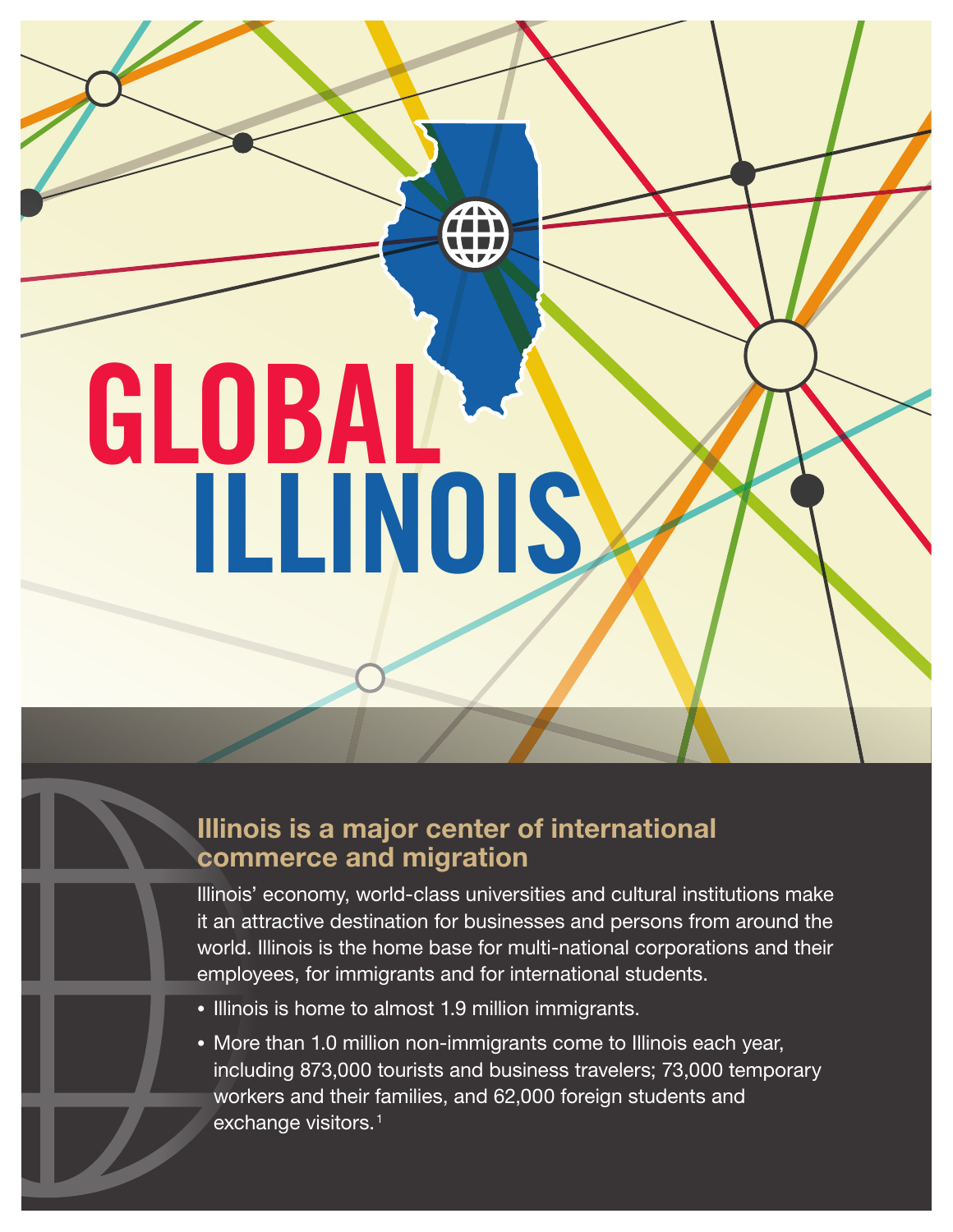### **GLOBAL ILLINOIS**



### International trade and investment is critical to Illinois economy

Illinois businesses are highly dependent on international movement of goods, services and people across borders.<sup>2</sup>

- Since 2009, Illinois exports have increased by \$24.2 billion, or 58%, outperforming the national average of 50%.
- In 2013, products from Illinois were sent to 215 countries.
- Top countries for Illinois' exports are Canada, Mexico, China, Germany, Australia, Brazil, Japan, United Kingdom, Belgium, and France.
- Direct exports accounted for nearly 10% of the Gross State Product (GSP) in 2013.
- In 2011, over one-quarter (26.9%) of all manufacturing workers in Illinois depended on exports for their jobs.
- 1,700 foreign-owned firms are based in Illinois employing more than 270,000 people in Illinois.
- The top 15 Illinois-owned corporations with multi-national business employ over 477,100 employees abroad. They include McDonald's, Catepillar, Mondelez, Illinois Tool Works and Abbott Laboratories.
- Chicago is the commercial capital of the U.S., with two of the top international exchanges (Chicago Board of Trade and Chicago Board Options Exchange).
- O'Hare is among the world's busiest airports, handling over 3,100 flights per day to 68 international business capitals.

## Illinois residents come from many places in the world

Illinois has a rich legacy of international migration. Almost all Illinois residents can trace their roots to another country or continent.

### **ANCESTRIES OF ILLINOISANS**

- **47%** Specific European Ancestries
- 15% Latin American
- **B** 15% Other Categories or Not Reported
- 13% African-American
- 5% Asian
- **2%** White/Caucasian
- 1% Native American
- 1% Middle Eastern/North African
- 1% Specific African Ancestries (except North African)



#### **FIVE LARGEST ANCESTRY GROUPS OF ILLINOIS RESIDENTS**

| German                         | 1,781,564 |
|--------------------------------|-----------|
| African-American/Afro-American | 1,646,428 |
| Mexican                        | 1,320,652 |
| Irish                          | 1,005,916 |
| Polish                         | 707,162   |

Source: American Community Survey, 2008–2012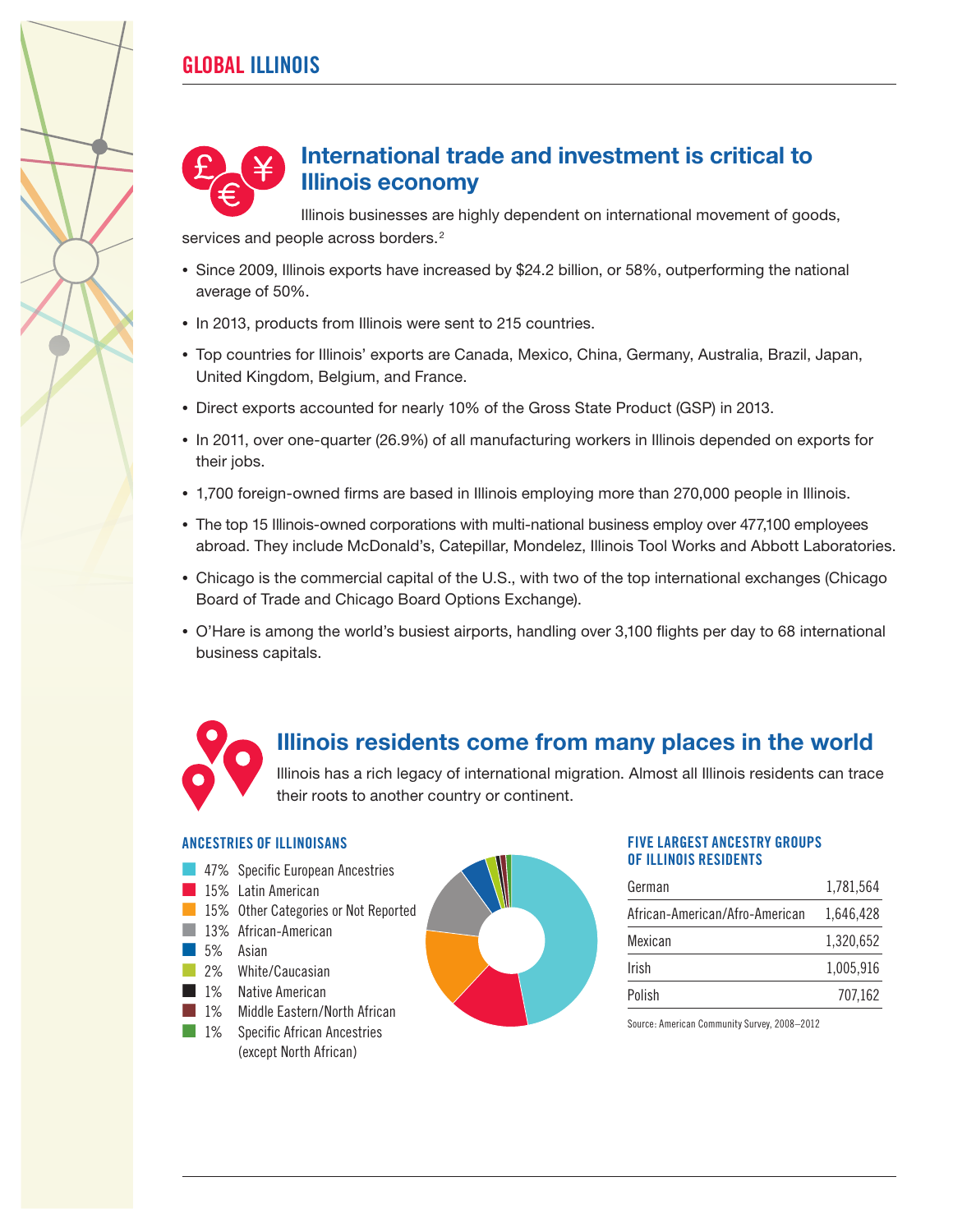

## Illinois continues to attract immigrants

Illinois is known as a welcoming state for immigrants and refugees. While other states explore strategies to attract immigrants, Illinois continues to attract new arrivals. Immigrants come to Illinois to find and create job opportunities, to reunite with families and to establish diverse communities adding to the social and cultural vibrancy of the state. Illinois leads the country in providing innovative programs to expedite Illinois immigrants' integration through English language training, citizenship preparation and civic engagement. Obtaining English language skills and participating fully in civic life are the rites of passage for all immigrants.

- Immigrants accounted for 58 percent of all population growth in Illinois between 2000 and 2010.<sup>3</sup> Without the arrivals of immigrants and refugees, Illinois would experience a significantly lower population growth.
- While Chicago has historically been a point of entry for newcomers, immigrants are now settling throughout the state. Immigrants comprise a larger percentage of the population in Chicago's suburbs than in the city itself, and Illinois' rural areas experienced a 316% growth in their immigrant population between 2000 and 2010.4
- The majority of Illinois immigrants are legal residents. Out of 1.9 million immigrants living in Illinois, 800,000 have become naturalized U.S. citizens. Another 550,000 legal permanent residents are eligible to become naturalized once the conditions are met, including having a minimum of five years of residency.
- Among the 540,000 undocumented residents living in Illinois, some came as students or visitors with expired visas, and some joined families while waiting for adjustment in their immigration status.
- While Illinois has a record number of immigrants, the foreign-born percent of Illinois population is low from a historical perspective.<sup>5</sup>



#### **FOREIGN-BORN PERSONS IN ILLINOIS FOREIGN-BORN PERCENT OF ILLINOIS POPULATION**